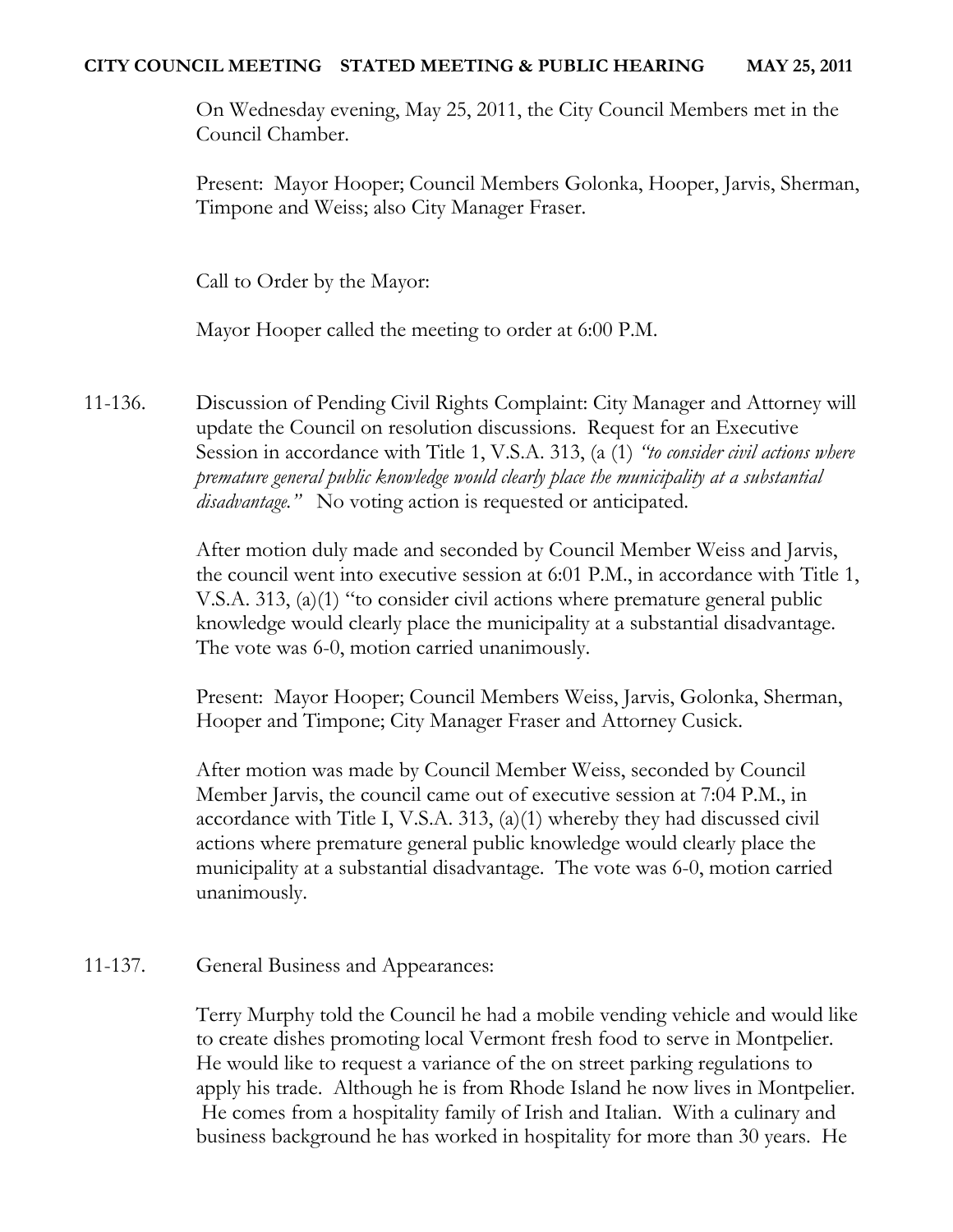has a clean mobile vehicle approved by the Vermont Department of Health and inspected by the Vermont Department of Motor Vehicles. He plans to operate from 11:30 A.M. to 10:30 P.M. 6 days a week.

Mayor Hooper explained this was an issue they couldn't resolve tonight.

City Manager Fraser explained the ordinance is clear he can't use parking spaces and it is clear if you are going to use private property he needs to get approvals.

Discussion followed and staff, along with Montpelier Alive would come back with some guidance for the council.

# 11-138. Consideration of the Consent Agenda:

- a) Consideration of the Minutes from the May  $13<sup>th</sup>$ , 2011 Special Meeting.
- b) Summary Budget Report by Department for General Fund and Detailed Budget Status Reports for General Fund, Water Fund, Sewer Fund, Cemetery Fund, Parks Fund, Parking Fund and Senior Center Fund for a ten-month period beginning July 1, 2010 and ending April 30, 2011.
- c) Consideration of the Grant Agreement with Vermont Community Development Program (VCDP) for the Barre Street Project; this Agreement needs to be signed by the Council and City Manager.
- d) Consideration of extending the time for closing with Capital City Housing Foundation on the 58 Barre Street Project until June 30<sup>th</sup>.
- e) Consideration of signing a Sewage Treatment and Collection Extension Agreement with the Town of Berlin. On June 23rd, 2009, Berlin officials approved and signed this document; their intent was to forward it to Montpelier for the Council's approval and execution. Staff cannot find where this document was acted upon, or even received. Berlin's Sewer Commissioner Mary Wissell and Attorney Robert Halpert have suggested that this process be started over. Following approval and signing of this document by Council, staff will forward it to Berlin for their execution once again. (City Attorney Paul Giuliani has reviewed and approved wording.)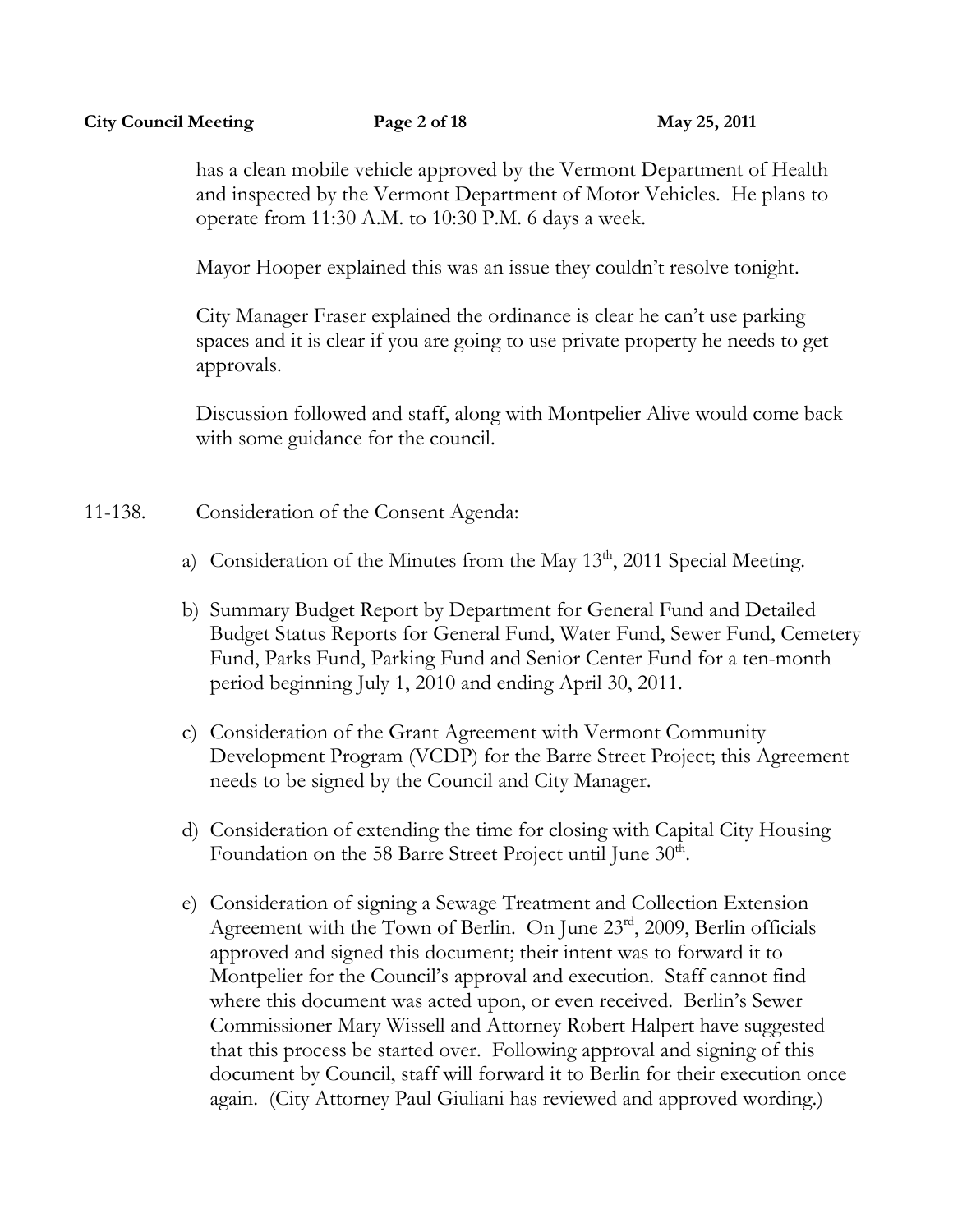### **City Council Meeting Page 3 of 18 May 25, 2011**

- f) Consideration of a request from Alice Day, 18 Foster Street, for permission to a section of Foster Street (from #11 to #18) for a Block Party on Sunday, June  $5<sup>th</sup>$ , from 2:30 to 6:30 P.M.. They will use easily removable chairs with banners on each end; these will allow easy access for emergency vehicles, if needed. Ms. Day has talked with the Police Chief and the Fire Chief.
- g) Consideration of the becoming the Liquor Control Commission for the purpose of acting on the following:
	- 1. Ratification of the issuance of a Catering Permit to Vermont Hospitality Management, d/b/a New England Culinary Institute, for a Benefit Concert – City of Montpelier – scheduled to be held on Saturday, May 21<sup>st</sup>, from 7:00 P.M. to 12:00 A.M. at the Vermont College of Fine Arts' Gymnasium.
- h) Payroll and Bills.

Community Development Agency Warrant dated May 10, 2011 in the amount of \$30,000. General Fund Warrant dated May 18, 2011, in the amount of \$248,162.48 and \$26,139.72. Payroll Warrant dated May 26, 2011, in the amount of \$115,880.40 and \$26,819.78.

Additional Consent Agenda Item.

Consideration of a Resolution for the "International Council of 13 Indigenous Grandmothers". Mayor Hooper will sign on behalf of the City Council.

Motion was made by Council Member Jarvis, seconded by Council Member Timpone to approve the consent agenda.

Council Member Weiss asked to remove c) and d) from the consent agenda and consider those items separately.

Mayor Hooper called for a vote on the motion to approve the consent agenda except for items c and d. The vote was 6-0, motion carried unanimously.

b) Summary Budget Report by Department for General Fund and Detailed Budget Status Reports for General Fund, Water Fund, Sewer Fund, Cemetery Fund, Parks Fund, Parking Fund and Senior Center Fund for a ten-month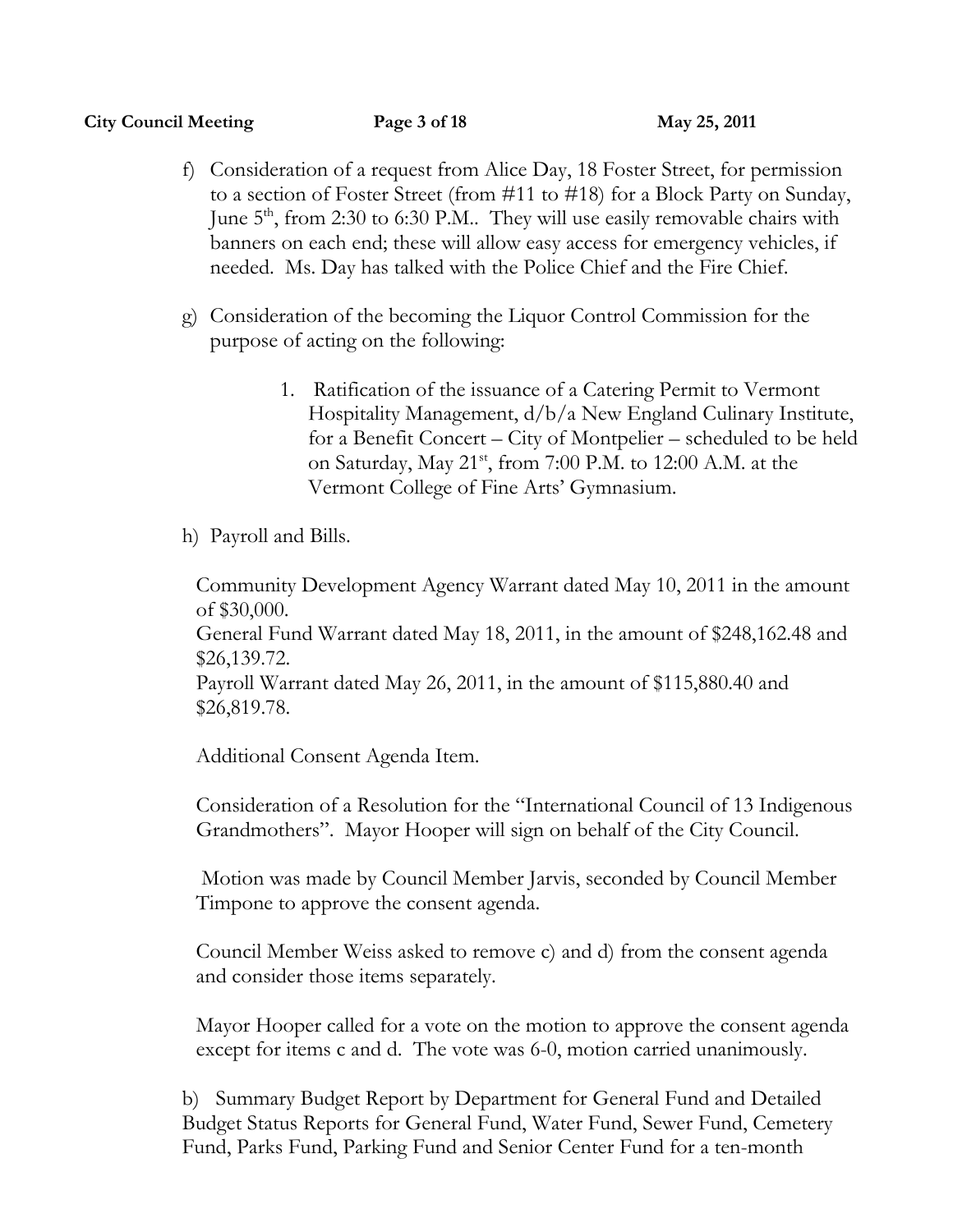period beginning July 1, 2010 and ending April 30, 2011.

d) Consideration of extending the time for closing with Capital City Housing Foundation on the 58 Barre Street Project until June 30<sup>th</sup>.

Council Member Weiss said there is also something called the 58 Barre Street Limited Partnership. Are these the same?

Garth Genge, Community Development Agency Specialist said the 58 Barre Street Limited Partnership is the ownership entity for the apartments. It has to be a for profit entity for using housing tax credits. Capital City Housing Foundation will be the nonprofit general partner of the 58 Barre Street Project.

Council Member Weiss said he was looking at the Grant Agreement with VCDP. It was noted that had already been approved as part of the consent agenda.

Motion was made by Council Members Weiss, seconded by Council Member Sherman to approve Consent agenda items b) and d). The vote was 6-0, motion carried unanimously.

- 11-139. Consideration of Council representation to *"Montpelier Alive's* Board.
	- a) *"Montpelier Alive"* recently requested that a member of the City Council join their Board.
	- b) A note from *Montpelier Alive's* Executive Director to the City Manager states that their Board of Directors values their cooperation and work with the City of Montpelier and would like to deepen their relationship in this way. They are even hoping that City presence on their board will allow the two entities to improve communications and find opportunities to complement their work.
	- c) Board terms last two years, encompassing an obligation to attend monthly board meetings and to join (at least) two of their six work committees.
	- d) Board Member Linn Syz, Executive Director Phayvann Luekhamhan and possibly Board President Shawn Bryan will be in attendance for this discussion.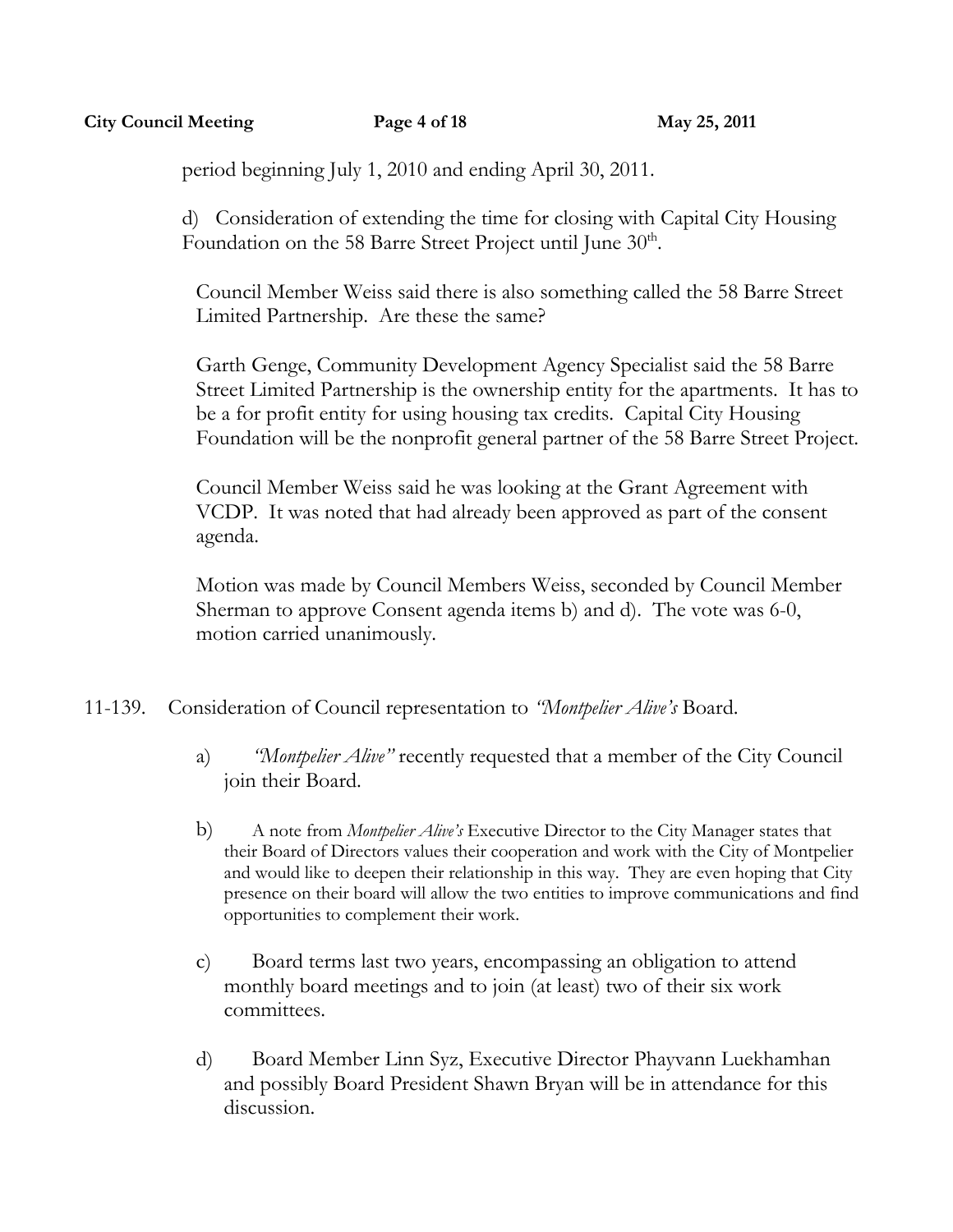Recommendation: Discussion; if Council Members choose to have representation to this board, appointment of one of its members.

Shawn Bryant, President of Montpelier Alive's Board, told the council they would like to extend an invitation to the City Council to appoint someone from the Council to the Board of Montpelier Alive. They felt it would be a great opportunity to engage in communication with the Council over issues they both share a great deal of interest in.

Council Member Golonka nominated Council Member Jarvis to serve on the Montpelier Alive Board, with Council Member Timpone seconding the motion.

Mayor Hooper called for a vote on the nomination. The vote was 6-0, motion carried unanimously.

- 11-140. Consideration of the City's representative to the Central Vermont Regional Planning Commission.
	- a) David Borgendale's stepping down from the Planning Commission, and he has also been the City's rep to the CVRPC. Council asked staff to check with other Planning Commission members to see if anyone else might be interested in representing the City on the CVRPC; no one has stepped forward.
	- b) Recommendation: Direct staff to advertise or possibly appoint a City Council rep.

The Planning Commission has recommended that Tina Ruth be the city's representative the CVRPC.

Motion was made by Council Member Sherman, seconded by Council Member Hooper to appoint Tina Ruth as the city's representative to Central Vermont Regional Planning Commission.

- 11-141. Update on Farmers Market
	- a) At the May 11<sup>th</sup> meeting, the Council directed the City Manager to pursue relocation of the Farmers Market to State Street between Elm and Main Streets.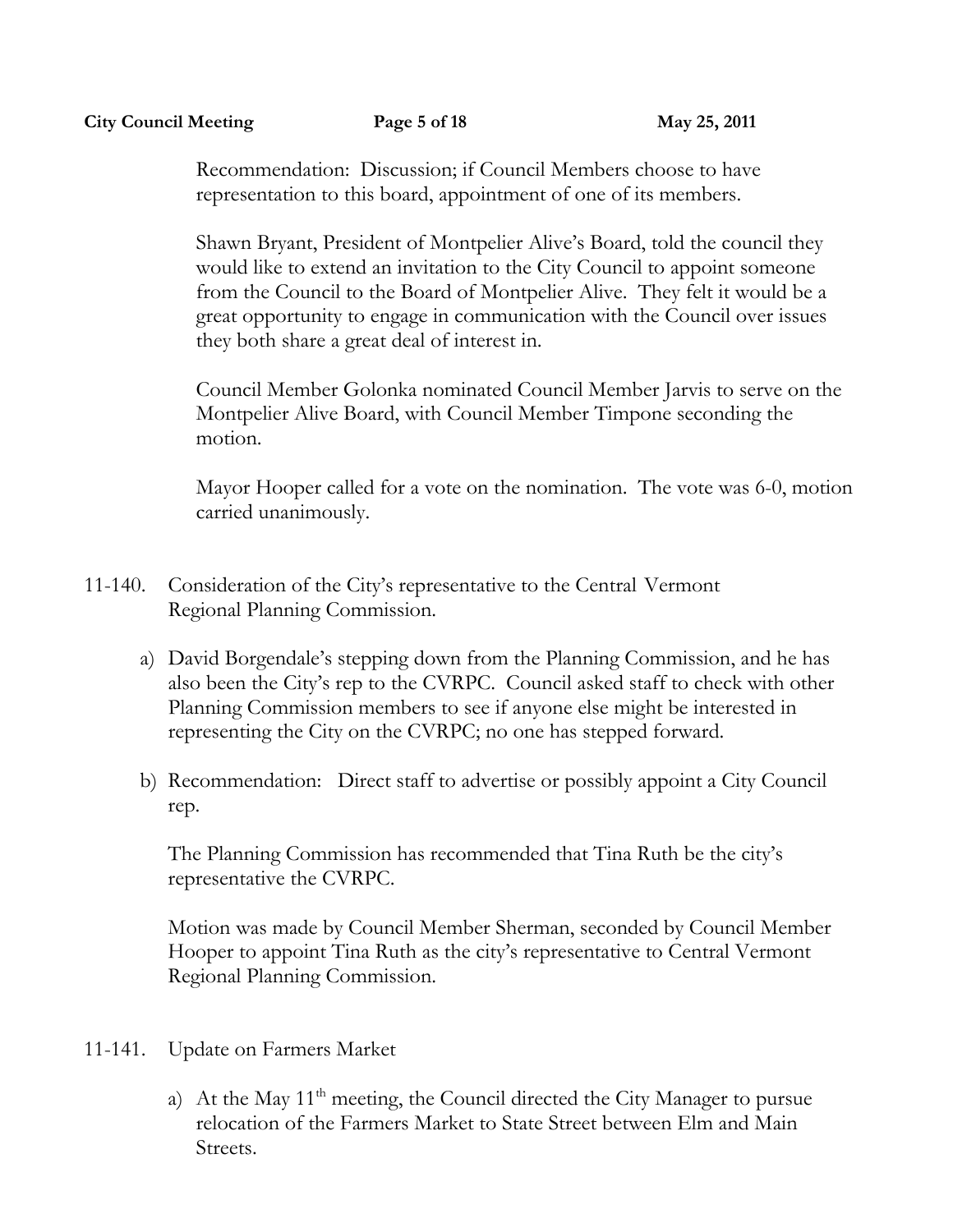**City Council Meeting Page 6 of 18 May 25, 2011**

- b) The Manager met with Market representatives, as well as the Police Chief, Fire Chief, DPW Director and Council Member Jarvis.
- c) City officials concluded that the Market could work there, assuming that a proper street closing process was followed with notice to adjoining businesses, residents and building owners.
- d) Market officials provided a memo (included) indicating that the State Street location may not suit their needs.
- e) Discussion included the present location, State Street, the Carr Lot and other alternatives. City officials offered to work with the Market to make any of the sites successful and offered a follow-up meeting with the Carr Lot project manager. City Manager will provide an update on this meeting.
- f) Market officials were going to bring this information back to the membership. They did not indicate that they wanted to proceed on the State Street alternative at this time.
- g) Recommendation: Receive report from City Manager about State Street and Carr Lot. Discussion with Farmers Market. Direct City Manager to proceed with developing a site at any feasible downtown location.

City Manager Fraser said at the last Council meeting they discussed the issue of the Farmer's Market and the importance of it being in downtown. The Council urged the City to work with the Farmer's Market and to look at issues surrounding State State. They arranged a meeting with the police, fire, public works, Farmer's Market and Phayvaughn from Montpelier Alive. They talked about the feasibility of it working. From the city's perspective they thought they could make it work. The consensus of that meeting was that the Farmer's Market was not fully interested in having us go with a whole street closure and continue talking about options. They then arranged a follow up meeting with our project manager on the Carr Lot Project and had him see if he could fit some spaces on a map. That is where it stands. He doesn't have a specific recommendation for the Council for a course of action.

Kevin Thompson said State Street although an attractive alternative would give them 5,000 less square feet of space. That would be about 25% less space than what they have now. They looked at the Carr Lot. The Market has become a meeting place on Saturday morning. It is unfortunate they have to do it on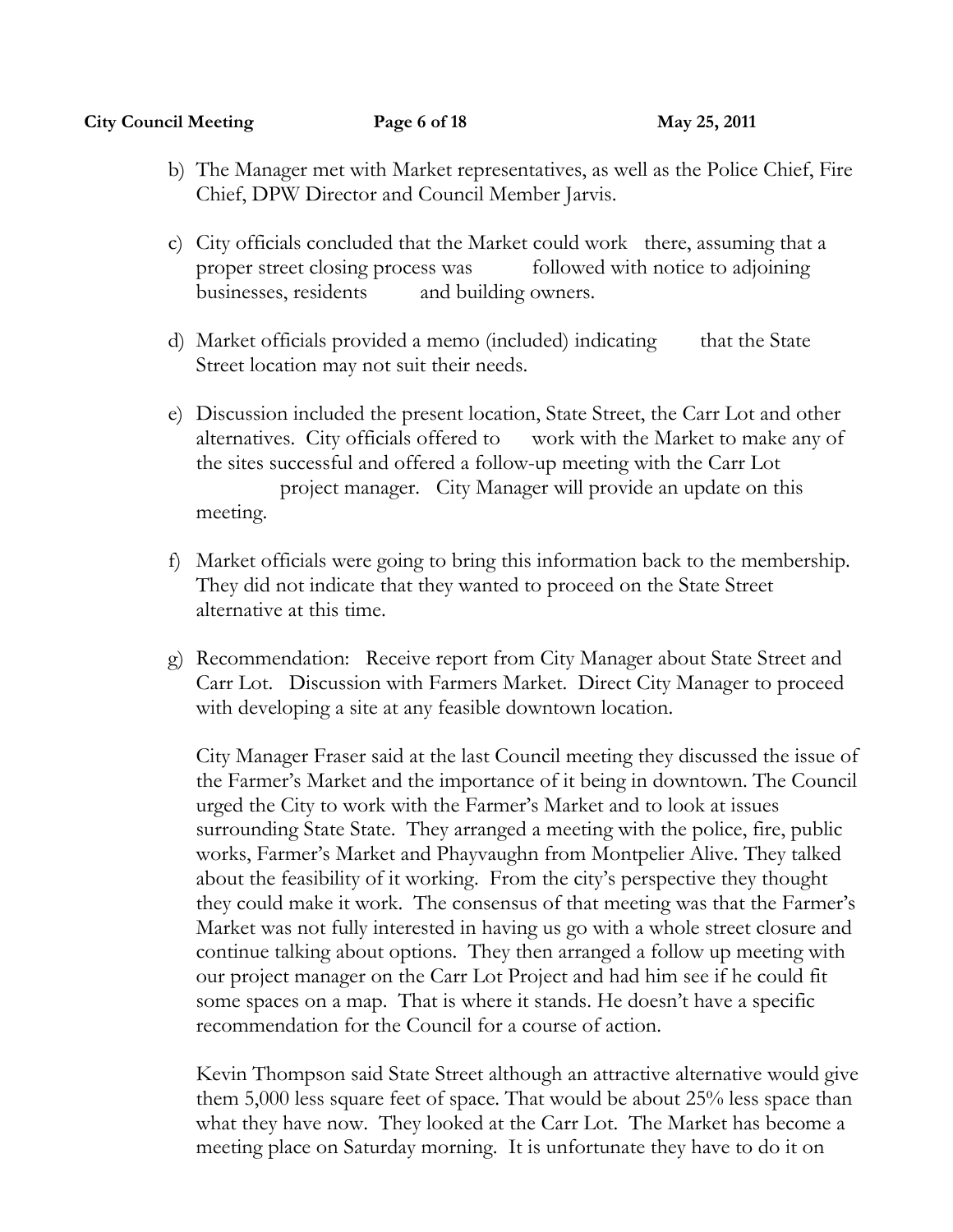pavement. If they are performing this function for the community it would be nice to have it in a place designed for them that had green space. The space they are looking for they need a little more room to pursue some of their other goals. They want to be educating about what local food is and what is available locally, how to prepare it, how to use it and teaching people how to grow their own food and teaching people how to do their own artwork. The Carr Lot is interesting in that some of that can be creative. The market representatives met with the state about the State House lawn. His presumption is they will proceed as they are with the Letter of Agreement with the College. While the intention is to move the market up there a lot needs to be done first. There is the reconfiguration of the College Green and parking. There will be zoning issues. They will need agreement from the neighborhoods. They don't want to eliminate any of their options. As the Carr Lot progresses they would want to be part of that discussion because there is major potential for that space along the riverfront. They have spent two years discussing this with the College. The space they create up there will be a community space and a green space where people can get together. He thinks they need to keep communication with the city going.

Mayor Hooper said in the memo it appears in terms of linear feet there is more linear feet on State Street and State Street is certainly as wide or even wider than places in the market.

Mr. Thompson said with the State Street location the only way to set up is to have the vendor spaces backed up to the sidewalk and they don't want to take up sidewalk space.

Mayor Hooper thanked them for working with the city. She has received numerous e-mails asking the Council to do everything they could to keep the Farmer's Market in the downtown.

Kevin Thompson said they plan on staying where they are in the present location for at least two more years.

Council Member Jarvis said ultimately the decision is the Market's on where they decide to be. It is important as a Council to affirm that they are ready, willing and able to dedicate State Street to the Market and they are also ready to develop a site, such as the Carr Lot, or any other location downtown and we are committed to working with the Market on the present location.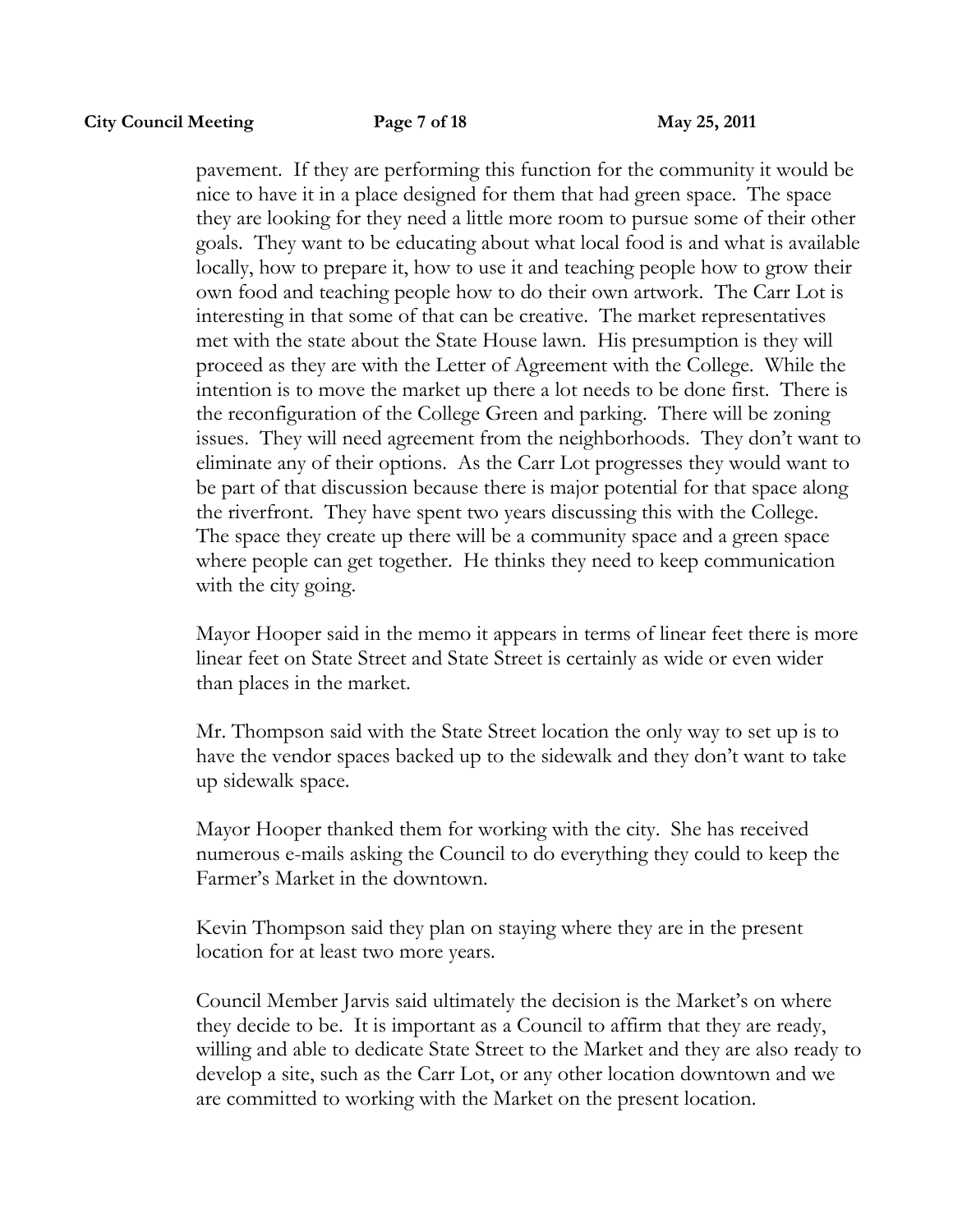Jaiel Pulskamp, Farmer's Market President said she met with Jeb Spaulding this morning and they talked about the lot behind the Chittenden Bank and possibly using the Carr Lot. What really persuaded the membership to vote the way they did was because for so long they felt there hadn't been support from the city. She wants to go back to the membership and tell them the city is willing to work with the Market. They may revisit the vote and see if they can push back the date. She would like to explore the Carr Lot and the state parking lot.

Council Member Weiss inquired what was the significance of the date of June 1<sup>st</sup> between the Market and the College.

It is the middle of the farming season and there are funding that could be lost if they don't make a commitment. A lot of what they have been talking about is the negative aspects of the Market moving. They would like to focus on the positive aspects of the move trying to improve the Market and improve the local food supply and food security. They want to take something that is good and making it better.

### 11-142. Update on re-zoning process.

David Borgendale and Tina Ruth from the Planning Commission, along with Planning Director Hallsmith, appeared to provide an update on the zoning process to Council Members. Jesse Moorman, Planning Commission Chair arrived later in the meeting.

Planning Director Hallsmith provided an updated zoning district map to Council Members. They have done a lot of work in neighborhood following the recommendation from the Master Plan to implement zoning bylaws that allows for neighborhood development standards. What they have evolved toward is a set of new zoning districts that each contains the neighborhoods that have been identified. There are five blocks of zones in the city that could be considered similar districts – the Gateway District, Residential Village District, Rural District, Suburban District and Village Commercial District. Each of these contains neighborhoods that are similar. The underlying zoning for most of the community is not going to change dramatically. The LDR District as of today is pretty much similar to the rural district and the zoning will stay pretty much the same. The MDR District is very similar to the Suburban District and the zoning will stay the same. They are looking at making the zoning more user friendly. Some of what they are doing is a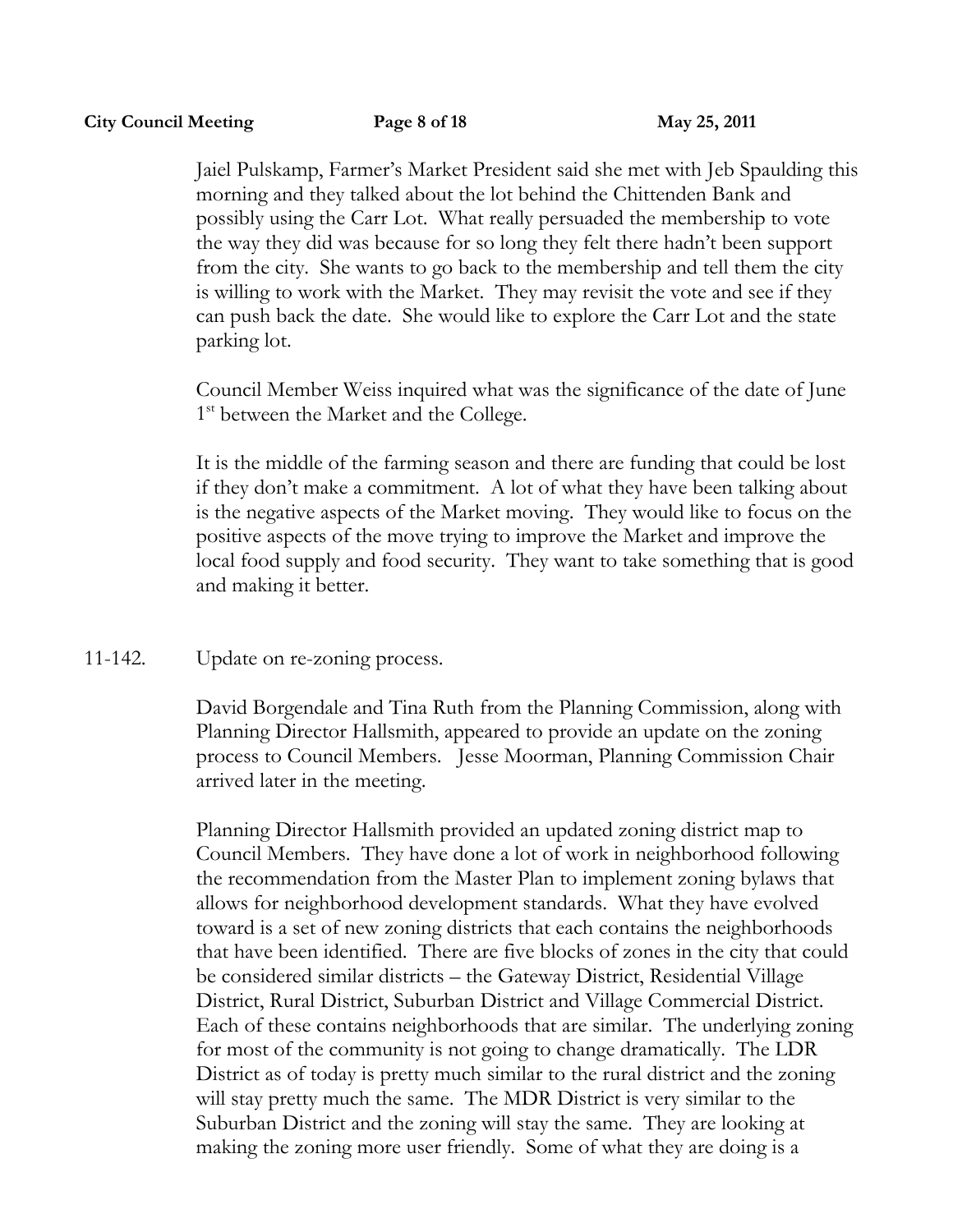reorganization of the zoning and bringing it into compliance with both the Master Plan and the Growth Center designation. One of the outcomes of organizing by neighborhood has made more possible to look at the targeted areas the city has set for residential growth and identifying that neighborhood by neighborhood. They will be looking in the Growth Center areas towards a minimum density approach as opposed to a maximum density approach because that will be a good way to achieve infill and some of the residential development set as a priority. There are a number of regulations they have now that apply citywide; they are not neighborhood or district specific, things like performance standards. When people locate a new building or use in the city we want to make sure they don't have negative impacts on their neighbors so those standards would continue to apply citywide.

The floodplain standards have a citywide importance because of the fact that most of our downtown is in the floodplain so the floodplain standards will continue to be citywide standards. The things that have citywide impact will be citywide standards and the district standard will contain the zoning code that applies district wide such as density considerations and other issues that really are specific to the district. At a more detailed level the neighborhood development standards will contain the things that differentiate one neighborhood from another. The Historic Design District will encompass the historic downtown, civic, Cliffside, Redstone, Liberty Street, Franklin Street and a part of the Meadow and Barre Street. The Planning Commission is looking for more input.

City Manager Fraser said there are certain standards that will apply citywide and then there are color coded districts with certain characteristics. What might be different in the neighborhoods?

Planning Director Hallsmith replied there might be slightly different commercial uses. Some neighborhoods might like to have a café and a convenience store but not want to open an entire corridor up for commercial development. When the three condominium development went up in the Franklin Street neighborhood the Planning Office received a lot of complaints. It was a good development and the kind of development the city wants – infill housing in the city. If that went in as a standard that would be completely permissible without going through a lot of planning process it makes it easier and doesn't allow for as much room to move and change things for developers as they are coming through.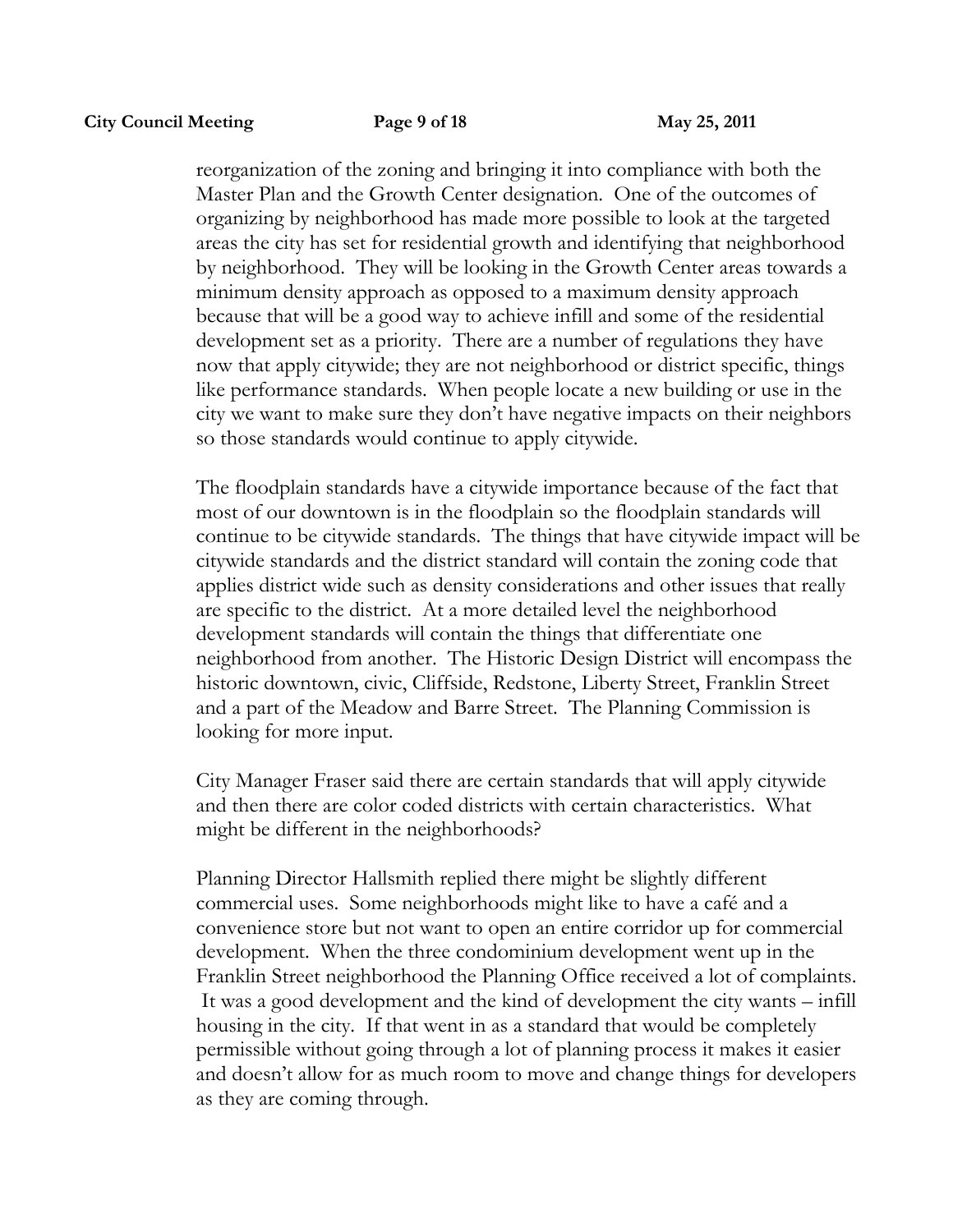David Borgendale said in the historic downtown you probably want to have with new development some kind of minimum height standards because it fits the streetscape there but you wouldn't have the same kind of standards in the River Arts District where the streetscape is of a different character.

Council Member Golonka said he understands the five districts but has a lot of concerns over the 29 zones. One of the goals of the Council and the zoning changes is to address the Council's priorities. It was universal among the Council to increase housing and to make zoning regulations easier. He finds this would require increased staffing in the Planning Department and he is concerned about that.

Mayor Hooper said Clancy as the guy who works with the zoning ordinance now and as he understands how this is going to work in the future does he think it is going to increase the workload.

Zoning Administrator DeSmet replied it is going to be a lot of work to do the writing of the zoning ordinance. As the zoning ordinance currently exists it favors the person administering it but not somebody coming in trying to understand what it is.

Planning Director Hallsmith replied through more and better specific standards from the current process that involves a lot of review to one where there is less review it would actually make more certainty for people coming in to develop and less work for the Planning Department. It will be easier for customers and staff and make for less repetition and redundancy in the document. It would be good if the Planning Office was overwhelmed with new projects for new housing and infill development.

Council Member Timpone asked if these were standards that other cities our size use.

Planning Director Hallsmith replied they had been looking at other cities in Vermont that organize it this way which includes Morrisvlle, St. Johnsbury and Cabot. They are organized by neighborhood instead of standards.

Mayor Hooper asked if the vast majority of towns that have zoning have the kind of zoning we have currently.

Planning Director Hallsmith said it isn't the vast majority but more are organized by district than by standards.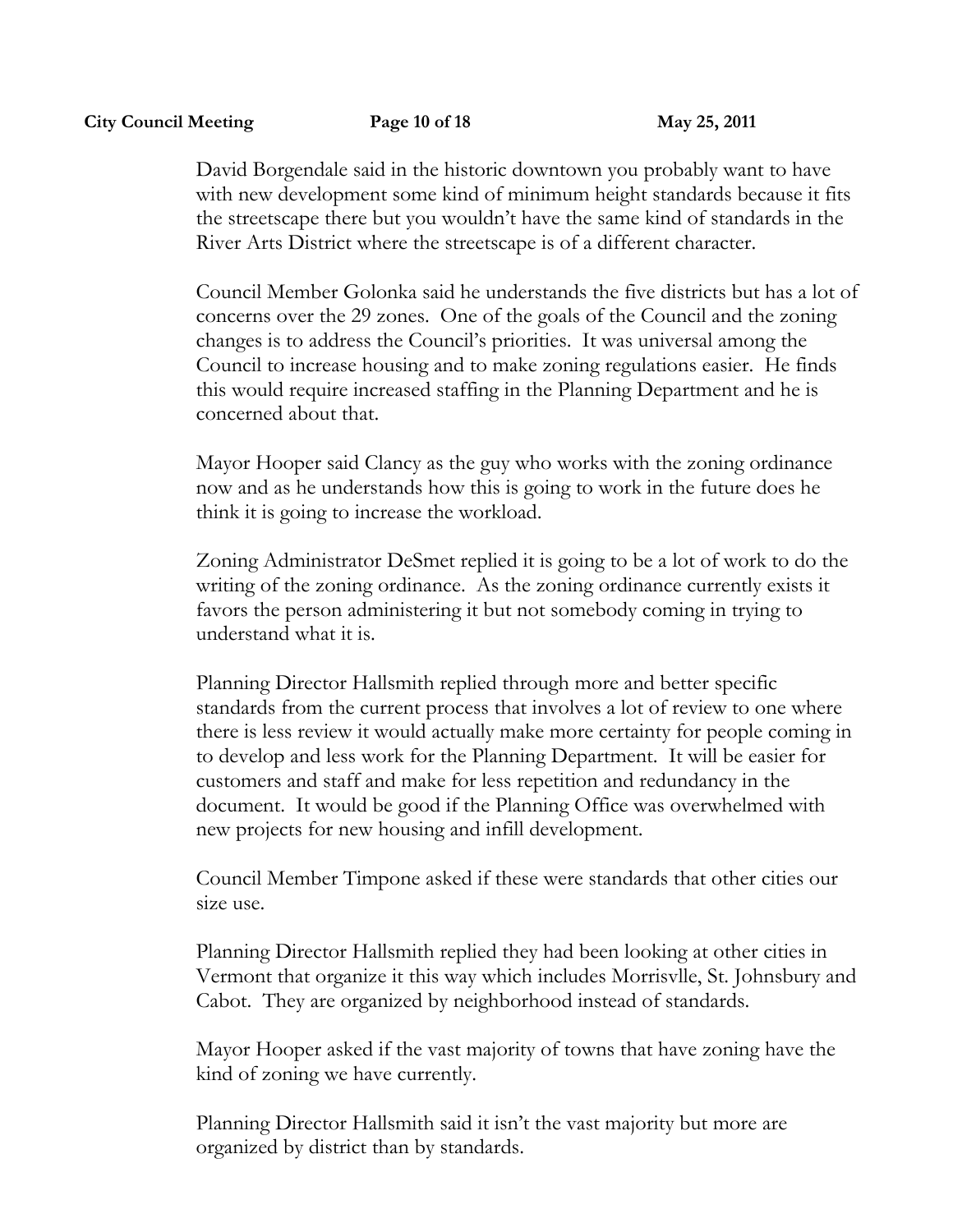City Manager Fraser said he doesn't work with zoning and not versed with what we have. Just sitting in his office where people come for building permits the most frequently asked question is they are looking at a property on a certain street and they want to know what they can do there.

Mayor Hooper said they have been talking about making it simpler for folks to go through the process. Zoning is also there to protect peoples' rights. One of the reasons for having zoning is so when she owns property she has a reasonable assurance that certain things will or will not happen, and that is a good value. Under the current zoning how did we get LDR in some places? Some of it was based on elevation and slopes. Back when Murray Hill was built people went nuts because that green space up there was intruded upon. Are they looking at issues like that in the development of the zoning such as view sheds protecting certain assets?

Planning Director Hallsmith said for those questions the Master Plan would guide the zoning and the Master Plan didn't call for a ridge line protection ordinance. The rural areas could have incentives built in that encouraged people to avoid areas that impact view sheds in return for density bonuses or other types of incentives that would enable more compact development more in keeping with minimizing the cost of extending city infrastructure if necessary.

Council Member Weiss asked how the Planning Department would be able to factor in the needs of the city.

Planning Director Hallsmith said city infrastructure and municipal structures typically are permitted in the zoning just like other kinds of structures. She doesn't think there would be anything precluding water structures from being built and if you extended water into other areas that would over time make the other areas more accessible to be part of the Growth Center. Right now the Growth Center designation, which isn't included on the map, takes into account the areas of the city that are served by water and sewer services and focuses and targets those areas for additional development. Municipal structures aren't exempt from zoning.

Council Member Golonka said in his mind any time you do a zoning change it is going to have an increase or diminution of property rights. He is more concerned about the diminution of property rights. How do we plan on notification where you have some type of perceived diminution of property rights?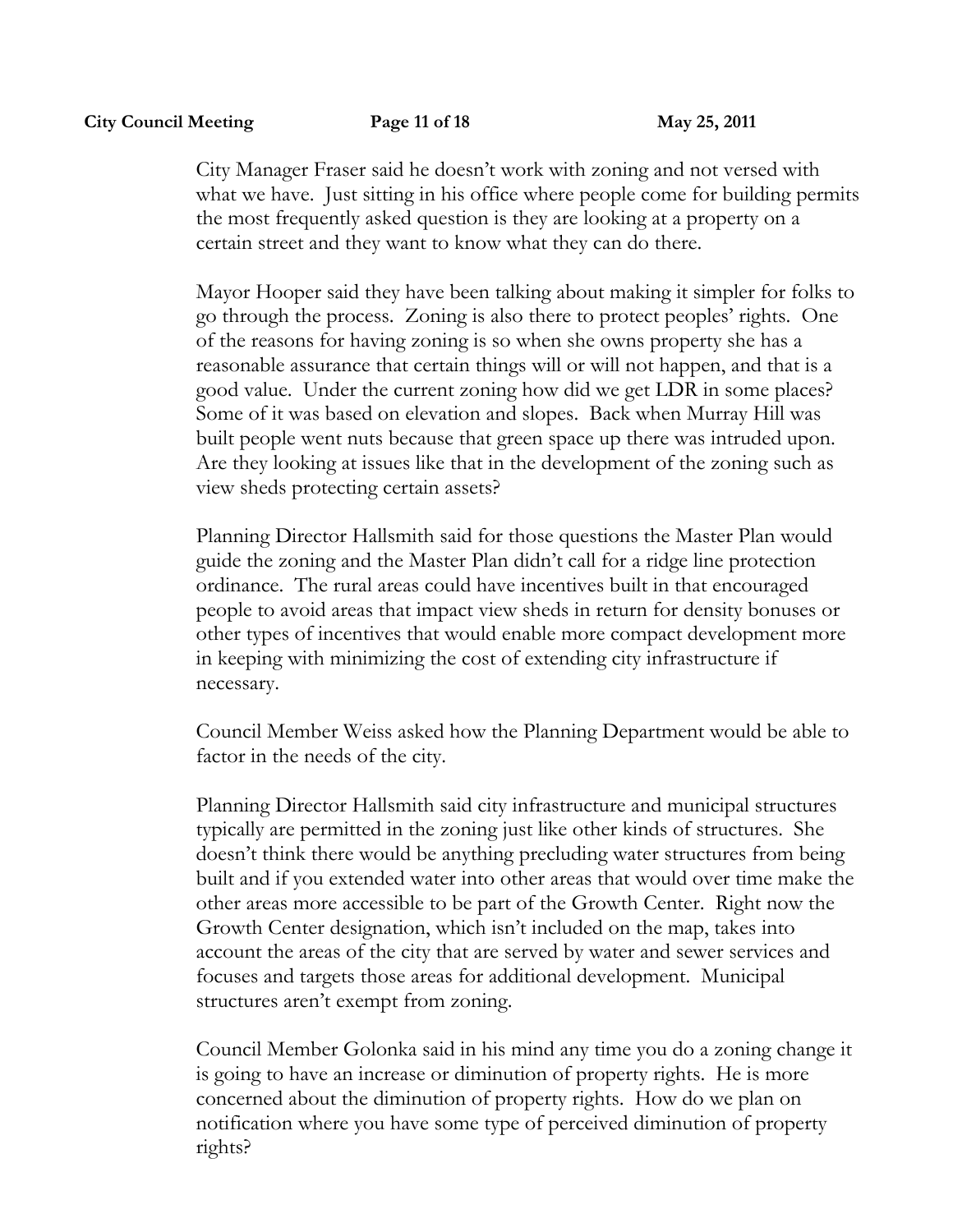Planning Director Hallsmith replied they have already done a direct mailing inviting everybody to come to the neighborhood meetings. They are actually looking to reduce the number of nonconformities in the zoning change. The nonconformity issue is really the key issue for a diminished property right or value when you are changing the zoning. If suddenly your land was once possible to develop as a commercial structure but then it's not, that's where you get the reduced value, or the setbacks were such that another structure could have been allowed on the property and now it's not. In Montpelier we have super imposed suburban zoning on village areas which we at one time made most of the village nonconforming. That for a long time led to the DRB having to issue variances because people want to add a porch and can't because it isn't allowed in the setback. In the village areas they are looking for a minimum density standard with reduced dimensional requirements and not the kind of maximum density standard with the higher dimensional requirements that would have the affect they are talking about. In a lot of the town there would be potentially an additional building lot on a property that doesn't have one now and that increases the property value.

Mayor Hooper spoke with Planning Commission Chair Jesse Moorman about how the Council could work with them and support what they are doing.

Council Member Jarvis said the Council has to rely on the Planning Commission for simplicity and predictability. It sounds like we are going in the right direction.

Mayor Hooper said the concern she has is not just around the built form, and that is so much what their zoning is focused on appropriately. Our experience with our community is also based on our experience with the surroundings. Our experience with our community is also based on our interactions with the environment, the green and the rivers and the ability to at some period of time get into natural spaces and open areas. Those are important elements we tried to cull out in the Master Plan.

Planning Director Hallsmith said the sense of place she is describing is a really important part of this approach because that is why they identified these areas.

11-143. Discussion of organizing Council work on goals pertaining to infrastructure improvement.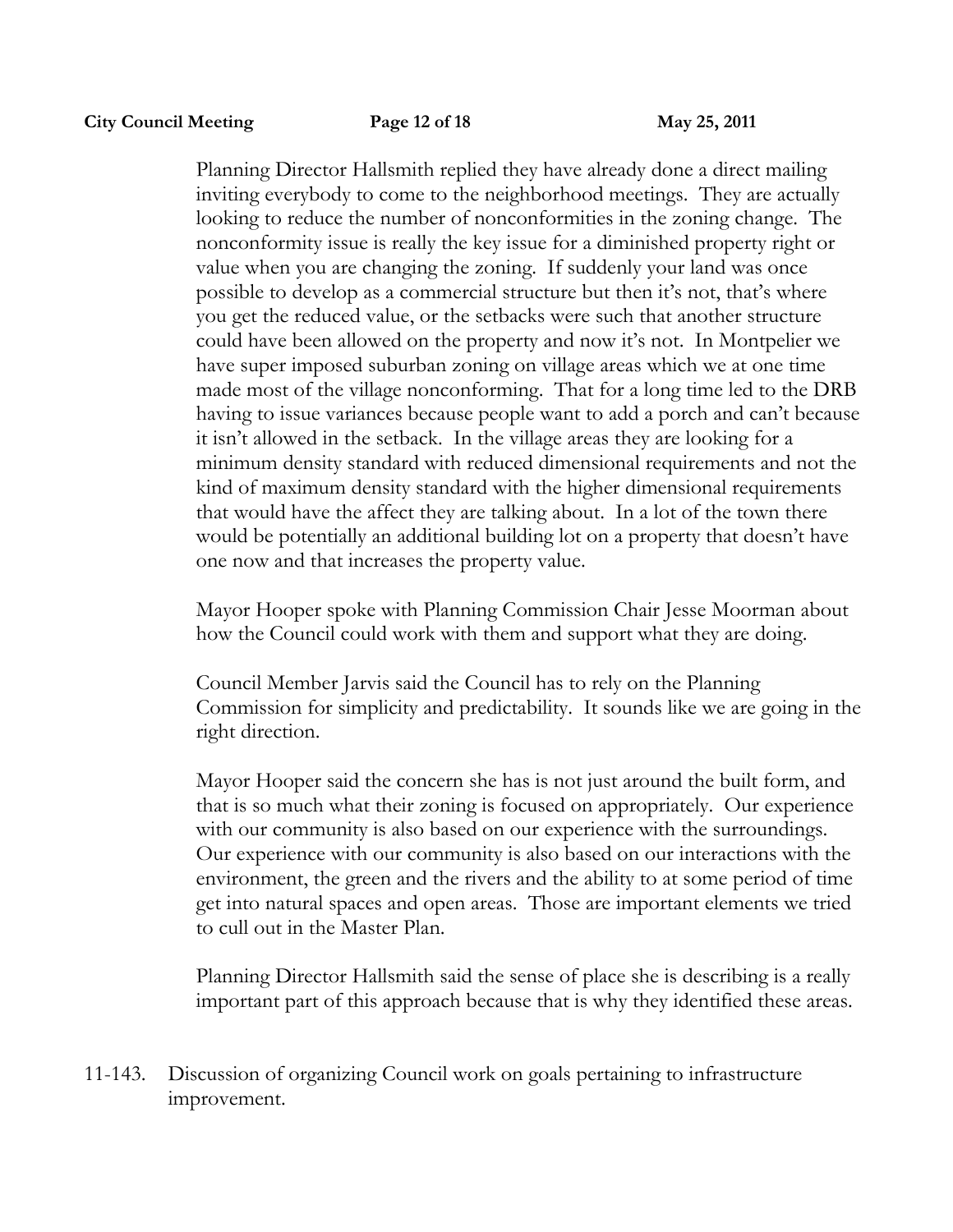- a) The Council adopted their annual goals and priorities on April  $27<sup>th</sup>$ .
- b) Three of the goals related to the City's infrastructure needs:

1) Adopt a funding plan for paving/upgrading streets and sidewalks;

- 2) Conduct an infrastructure needs assessment;
- 3) Begin development of water and sewer infrastructure options.

Recommendation: Convene the Capital Projects Committee now, provide any additional direction to the committee and set a report date for the September  $28<sup>th</sup>$ Council meeting.

City Manager Fraser said the Council recently talked about their goals and these were identified areas. These are important issues. One option was that rather than have these long Council meetings with a lot of policy you might want to split the work up into groups and have them worked on during the summer and come back and report to the full Council in the fall.

The Infrastructure Capital Project Committee is composed of Council Members Hooper, Timpone and Mayor Hooper.

Council Member Weiss proposed that the ad hoc committee on revenue and expenditures of Council Members Hooper, Jarvis and himself move into the Financial Management Committee. Council Member Hooper stepped off the committee and Council Members Golonka, Jarvis and Weiss served on the Financial Management Committee.

City Manager Fraser said the charter says the Mayor is an ex officio member of all of the committees.

- 11-144. Discussion of organizing Council work on goals pertaining to financial management.
	- a) The Council adopted their annual goals and priorities on April  $27<sup>th</sup>$ .
	- b) Three of the goals related to the City's financial management: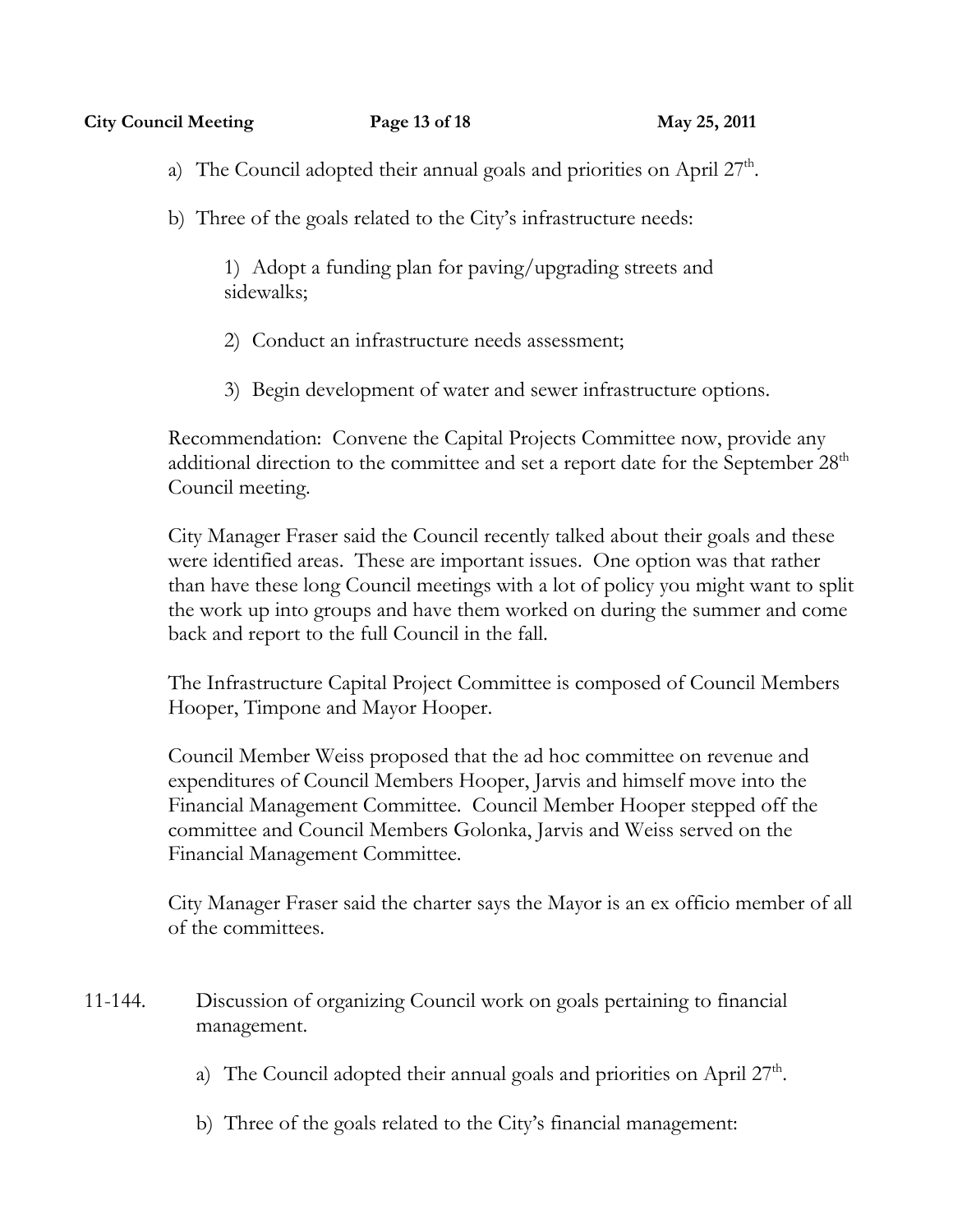**City Council Meeting Page 14 of 18 May 25, 2011**

- 1) Conduct an assessment of assets, liabilities and debt load;
- 2) Develop a policy on fund balance amount and use;
- 3) Develop a policy on use of debt.
- c) Recommendation: Convene the Revenue/Expense Committee or create a new Council committee for this specific work now, provides any additional direction to the committee and set a report date for the September  $28<sup>th</sup>$ Council meeting.

The Financial Management Committee consisted of Council Members, Jarvis, Weiss and Golonka.

- 11-145. Consideration of whether to conduct a "National Citizen Survey" in 2011.
	- a) Council's 2011 adopted goals stated, "Decide whether and when to conduct a follow-up National Citizen Survey."
	- b) The City conducted the National Citizen Survey in 2009.
	- c) Citizen response was excellent, and a considerable amount of information was gathered.
	- d) The survey results have been used to guide policy, services and budgeting.
	- e) In 2010, the Council goals included a provision to conduct the survey again in 2011 (and in two-year intervals).
	- f) Recommendation: Authorize the City Manager to proceed with the National Citizen Survey. If the Council chooses not to conduct the survey in 2011, provide direction about whether, or when, to proceed in the future.

City Manager Fraser said the Council in their 2010 goals established a goal to do the Citizens Survey again this year. We actually identified it as a fund balance item. It would be good to do it on a regular interval so the Council is checking the status items. The presentations he heard from the communities that did it most of them see the value by doing it at regular intervals. It cost the city \$10,000 the last time.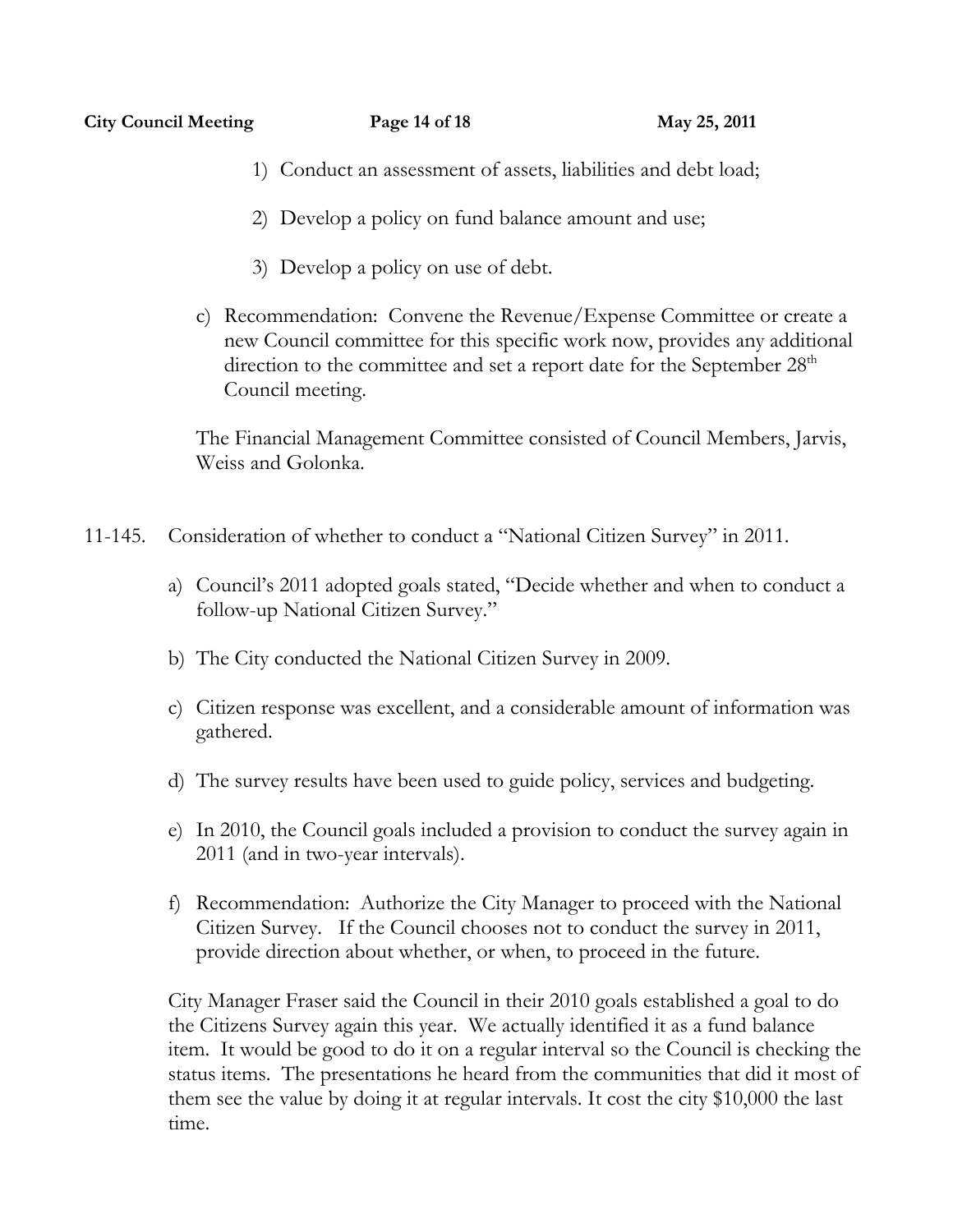Mayor Hooper asked how the fund balance was. Is it lower than they anticipated or higher?

Finance Director Gallup said she thinks we are walking the line this year. They have already used a substantial amount in their budget for FY 12. She would like to build the fund balance up. They had decided the survey was an item that the fund balance would fund.

Council Member Jarvis said she found the survey interesting. It sounded from Bill's perspective it was helpful in the budgeting and looking at priorities. Personally she doesn't see the importance of it but believes it is important and helpful.

Council Member Sherman said it is a way of getting aggregate information from the community about the quality of service. We all receive calls and hear about the incidental stuff, but it is a systematic way of gathering data. She thinks it is valuable.

Council Member Golonka said he didn't care to do it again this year. He would prefer to wait for five years.

City Manager Fraser said he believes it is helpful. It is a way to ask people about their feelings for city service. They also use this tool to urge people to tell us where we can improve.

Council Member Hooper said he thought the survey was useful and great to see how people rate things. He doesn't think it needs to be done this year but would love to do it again.

Mayor Hooper said if they did it every five years you wouldn't see the trend for two decades. She isn't hearing people strongly say we need to do it this year.

Council Member Hooper said he would rather do it now and make it a habit than not to have it happen again.

Council Member Weiss moved that the City Council agrees they will conduct a National Citizens Survey in 2012 and commit the funding for it in the appropriate budget. Council Member Sherman seconded the motion.

Mayor Hooper called for a vote on the motion. The vote was 6-0, motion carried unanimously.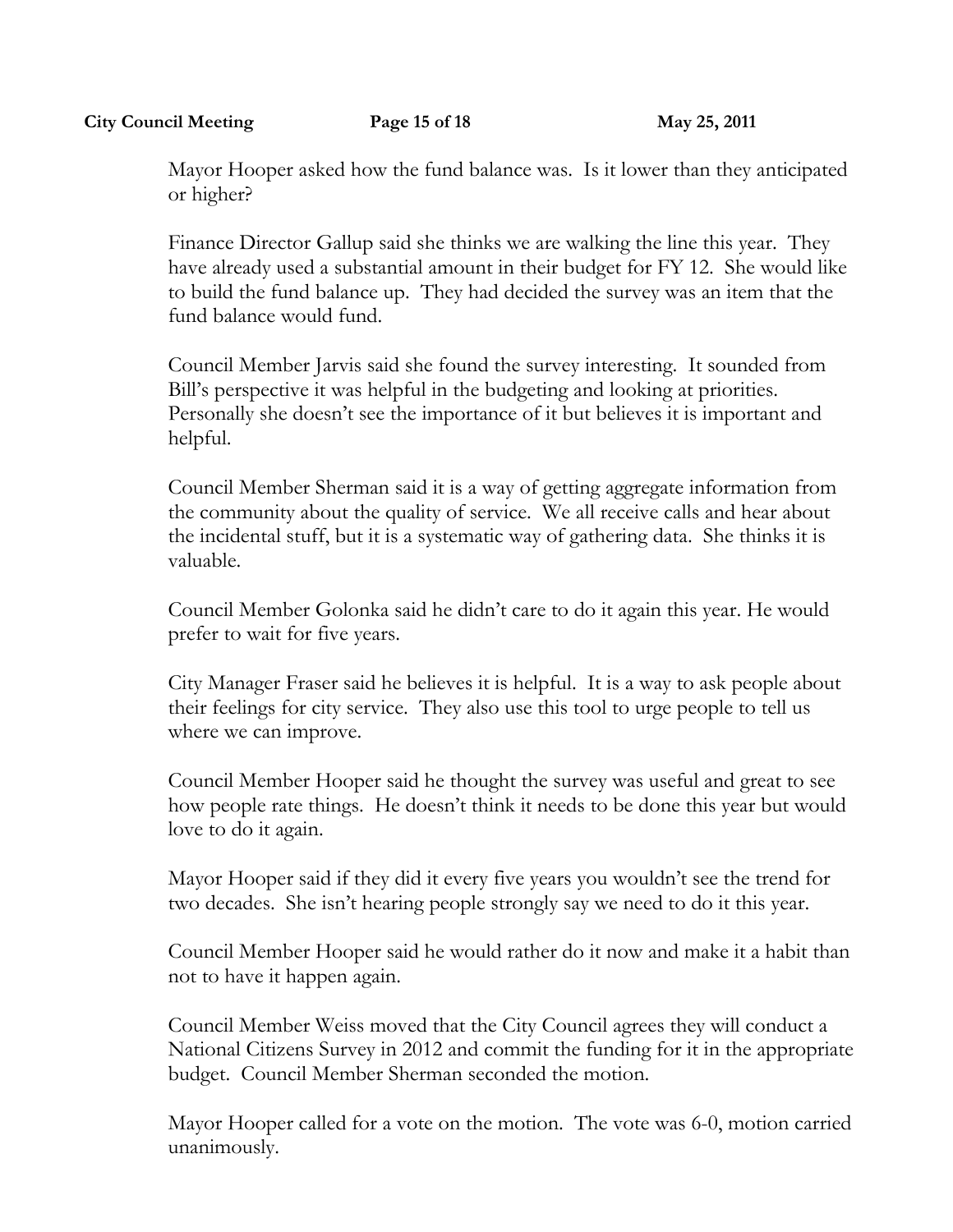### **City Council Meeting Page 16 of 18 May 25, 2011**

11-146. Consideration of appointing a committee regarding library support.

Council Member Golonka said this came up at the Library Board meeting last week where we should get together to discuss the funding formula that they use to determine the amount they put on the ballot for Montpelier voters. They allocate 30 percent of it to Montpelier and then allocate the rest of it to other towns based on circulation. At the last budget cycle there were some questions about setting up a joint committee or meeting with the Library Board to discuss this to see if there was a common agreement or long term approach to do this.

Mayor Hooper said she would like to see them quantify the benefit to Montpelier. Tom noted there is a 30 percent carve out because there is a 30 percent perceived benefit to Montpelier. Absolutely the city benefits from having the Library but we also bear the expense which means the taxpayers are paying for it and not anybody else.

Council Member Sherman said she thinks there is a significant benefit to the city that can be financially analyzed. She would love to volunteer to be on the committee.

Council Member Golonka said this can be a long term communication with the Library that gets us in agreement with their funding formula instead of just accepting it.

Mayor Hooper suggested Council Members Sherman, Golonka and Jarvis for the Library Committee.

# 11-147. Reports by City Council

Council Member Jarvis said she attended the City Hall Tribute event and it was a lovely event and fun to be a part of the mixture of people.

Council Member Timpone reported she attended her first Housing Task Force meeting.

Council Member Sherman reported there is progress on union negotiations with Public Works and Police and they will learn more about that in Executive Session.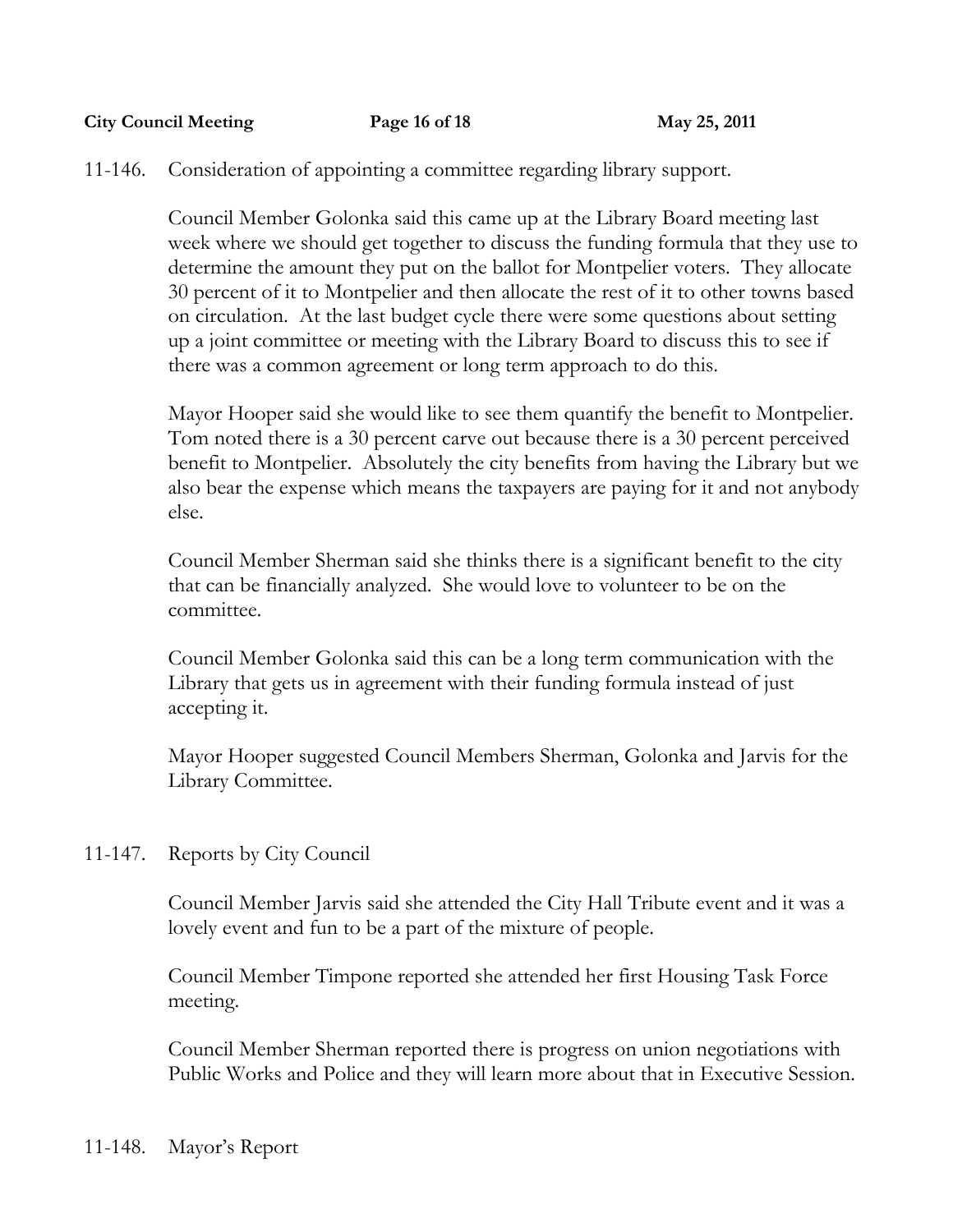The Memorial Day Parade is this coming Monday, May  $30<sup>th</sup>$  at 10:00 A.M.

Mayor Hooper reported that Todd Law, Bill Fraser and she met with representatives from Berlin about our water relationship and moving that conversation forward. They also talked bout the Champlain Water District and there is an existing model for regionalization.

11-149. Report by the City Clerk-Treasurer

City Clerk Hoyt told the members of the viewing public that the ballots were available for the Article regarding bonding for the District Heat Project that is coming up on June  $14<sup>th</sup>$ .

# 11-150. Status Reports by the City Manager

The District Heat vote will be the topic of his Bridge article next week. At the meeting in Berlin one of the things they talked about was getting together with their Board so they could develop better communication.

On Monday night the Taser Committee held their first meeting and all members showed up. Jeff Dworkin is the Chair and they will rotate their note taking. They are meeting every Tuesday night.

# 11-151. Agenda Reports by the City Manager

Request for an executive session to update the council on labor agreement negotiations and a status update on the memorandum of understanding with the State of Vermont regarding District Heat. This is in accordance with Title I, Section 313, (1)(a). There will be no voting action on either of the items.

Motion was made by Council Member Jarvis, seconded by Council Member Sherman to go into executive session at 9:37 P.M., in accordance with Title I, Section 313(1)(a) to discuss contracts, labor relations, agreements where premature general public knowledge would clearly place the municipality at a substantial disadvantage. The vote was 6-0, motion carried unanimously.